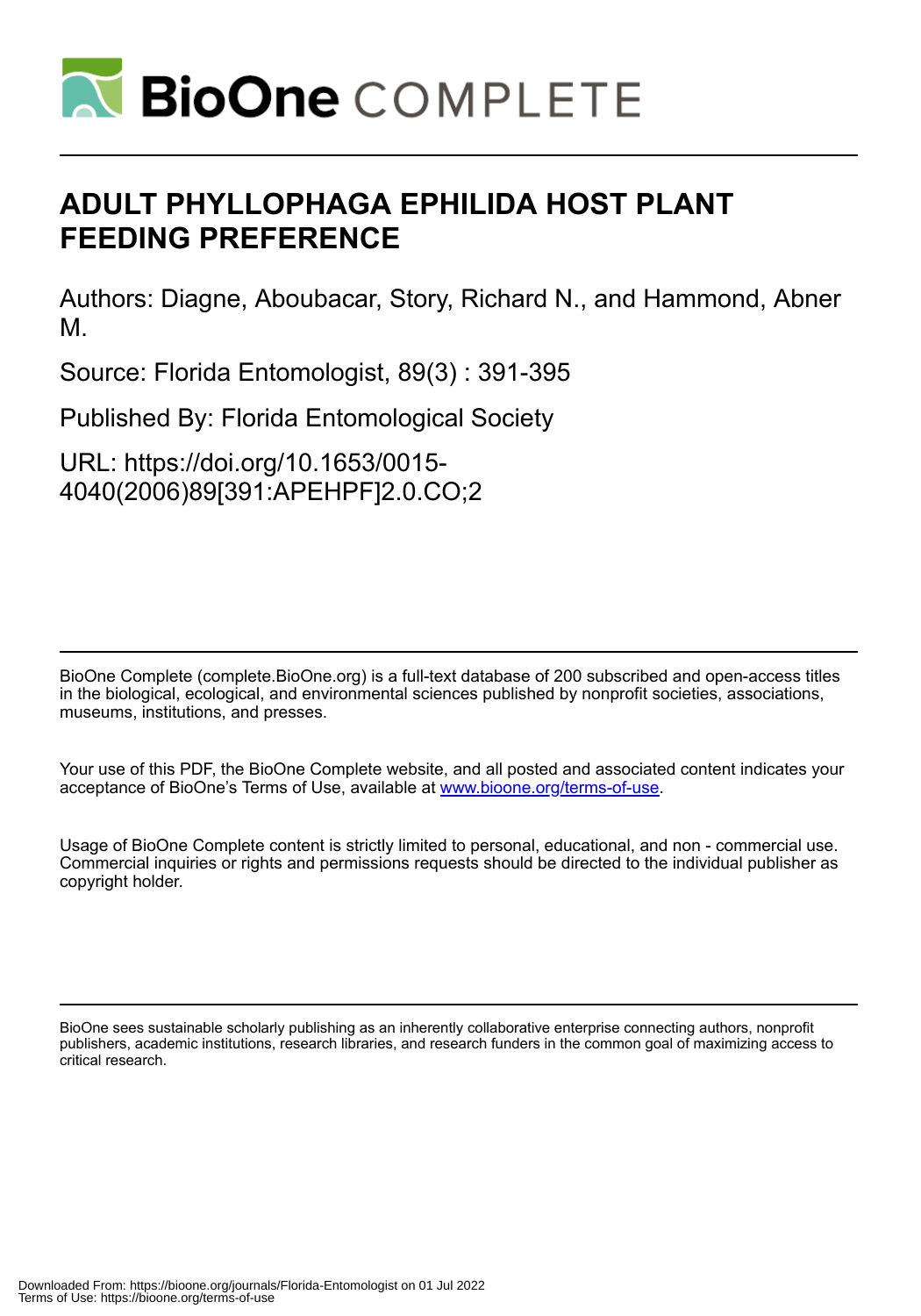# ADULT *PHYLLOPHAGA EPHILIDA* HOST PLANT FEEDING PREFERENCE

ABOUBACAR DIAGNE, RICHARD N. STORY AND ABNER M. HAMMOND Department of Entomology, Louisiana Agricultural Experiment Station, Louisiana State University Agricultural Center, Baton Rouge, LA 70803 USA

# **ABSTRACT**

Limited biological information about *Phyllophaga ephilida*, a major sweet potato pest in Louisiana, is available. In 2001 and 2002, a study was conducted in the laboratory to investigate the feeding preference of adult *Phyllophaga ephilida* (Say) (Coleoptera: Scarabaeidae) for the foliage of eight woody plant species: water oak (*Quercus nigra* L.), live oak (*Quercus virginiana* Mill.), red maple (*Acer rubrum* L.), slash pine (*Pinus caribaea* Morelet), pecan (*Carya illinoensis* (Wangenh) K. Koch), sweetgum (*Liquidambar styraciflua* L.), southern magnolia (*Magnolia grandiflora* L.), and American elm (*Ulmus americana* L.). Beetles were placed in an arena with the eight host plants and allowed to feed for 24 h (choice test). Leaf area consumed and change in leaf weight were recorded. In 2001 and 2002, host plant had a significant effect on both leaf area and weight consumed. In 2001, mean leaf area  $\text{(mm)}^2$ consumed was pecan (504), followed by elm (314), water oak (237), maple (176), live oak (38.0), and sweetgum (4.00). Southern magnolia and slash pine were not consumed. In 2002, mean leaf area (mm²) consumed was pecan (628), followed by elm (390), water oak (204), maple (75.0), and live oak (30.0). Southern magnolia, sweetgum, and slash pine were not consumed. In 2001, mean leaf consumption (mg) was pecan (8.400), water oak (3.700), maple  $(3.500)$ , live oak  $(1.300)$ , elm  $(0.300)$ , and sweetgum  $(0.060)$ . Southern magnolia and slash pine were not consumed. In 2002, mean leaf consumption (mg) was pecan (10.00), elm  $(4.200)$ , water oak  $(3.200)$ , maple  $(1.500)$ , and live oak  $(1.000)$ . Southern magnolia, sweetgum, and slash pine were not consumed. *Phyllophaga ephilida* exhibited a preference for pecan, oak, and elm. They avoided slash pine and southern magnolia.

Key Words: adult feeding, phytophagous, *Phyllophaga ephilida*, sweet potato

#### **RESUMEN**

Información biológica sobre *Phyllophaga ephilida,* una plaga principal de batata en el estado de Louisiana es limitada y poca disponible. En 2001 y 2002, un estudio fue realizado en el laboratorio para investigar la preferencia alimenticia de adultos de *Phyllophaga ephilida* (Say) (Coleoptera: Scarabaeidae) para el follaje de ocho especies de plantas leñosas: roble americano (*Quercus nigra* L.), roble de Virginia (*Quercus virginiana* Mill.), arce rojo (*Acer rubrum* L.), pino (*Pinus caribaea* Morelet), pacana (*Carya illinoensis* (Wangenh) K. Koch), ocozol (*Liquidambar styraciflua* L.), magnolio (*Magnolia grandiflora* L.) y olmo americano (*Ulmus americana* L.). Los escarabajos fueron puestos en una arena de ocho plantas hospederas y permitieron alimentarse por 24 h (prueba de escoger). El área de la hoja consumida y el cambio en el peso de la hoja fueron notados. En 2001 y 2002, el hospedero de planta tuvo un efecto significativo en el área y el peso de la hoja consumida. En 2001, el promedio del área de hoja (mm2 ) consumida de pacana fue 504, siguido por olmo (314), roble americano (237), arce (176), roble de Virginia (38.0) y ocozol (4.00). El magnolio y el pino no fueron consumidos. En 2002, el promedio del área de hoja (mm²) consumido fue pacana (628), seguido por olmo (390), roble americano (204), arce (75.0) y roble de Virginia (30.0). El magnolia sureño, olmo y el pino no fueron consumidos. En 2001, el promedio de hoja consumida (mg) fue pacana (8.400), roble americano (3.700), arce (3.500), roble de Virginia (1.300), olmo (0.300) y ocozol (0.060). El magnolio y el pino no fueron consumidos. En 2002, el promedio de hoja consumida (mg) fue pacana  $(10.00)$ , olmo  $(4.200)$ , roble americano  $(3.200)$ , arce  $(1.500)$  y roble de Virginia (1.000). El magnolio, ocozol y pino no fueron consumidos. *Phyllophaga ephilida* mostró una preferencia para pacana, roble y olmo. Ellos evitaron el pino y el magnolio.

Adult June beetles are nocturnal defoliators of trees, shrubs, and grasses in diverse ecological regions (Richter 1958; Vallejo et al. 1998). Several reports describe adult *Phyllophaga* spp. feeding on the foliage of woody plants (Davis 1916; McLeod 1986; Potter 1998). However, the host range and feeding preference of adult *Phyllophaga ephilida* have not been investigated. Insects

may be classified as monophagous (host range includes plants of one or a few closely related species within a genus), oligophagous (host range includes several genera within a family), or polyphagous (host range includes several families in one or more orders of plants) (Metcalf & Luckman 1975). Often the common traits of the preferred hosts are phytochemical.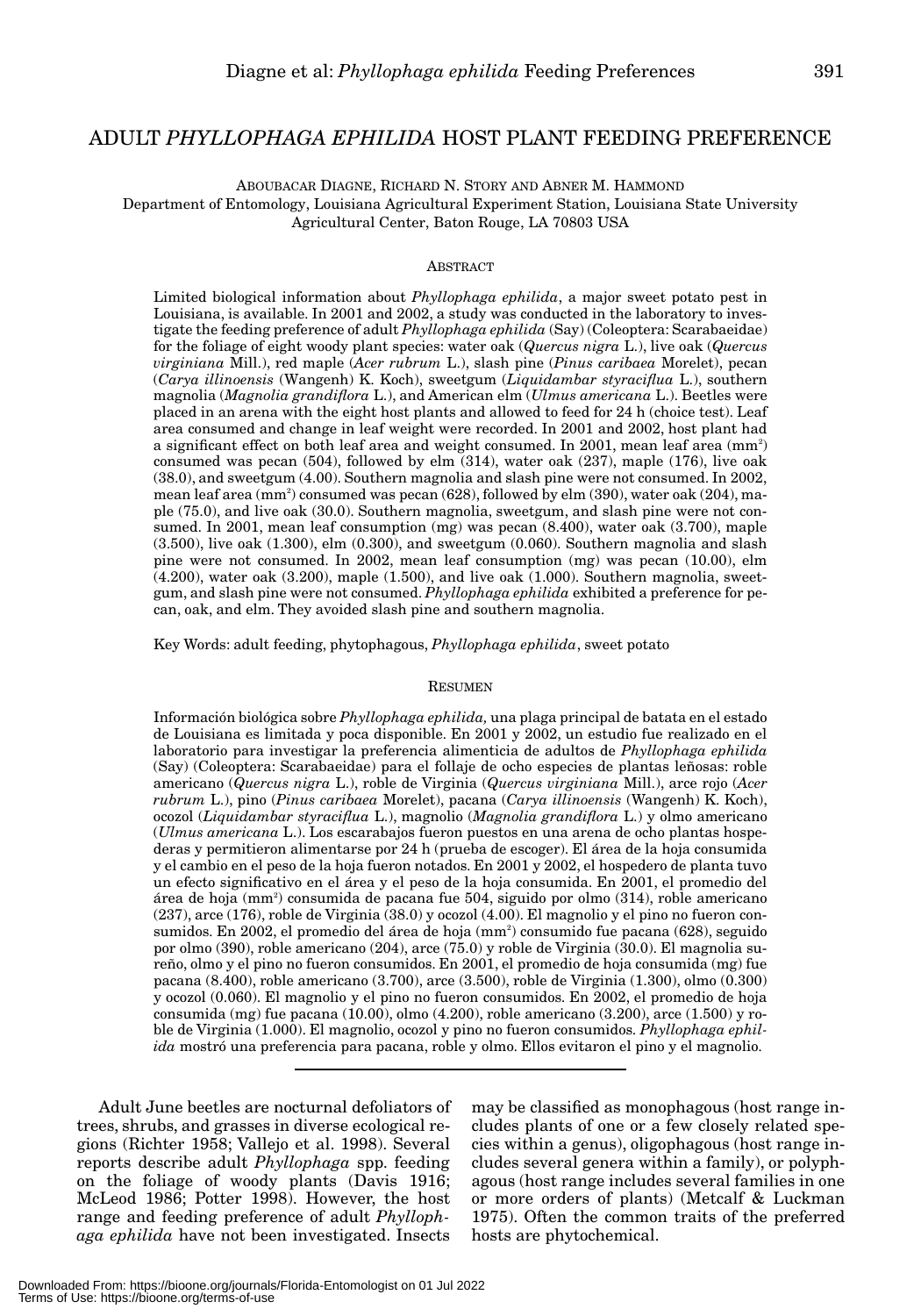The larvae of *P. ephilida* damage sweet potato roots in Louisiana (Rolston & Barlow 1980). Most commercial sweet potato fields in Louisiana are relatively small (about thirty hectares) and bordered by tree lines or woody areas. These trees may provide food for adults. Knowledge of the host range and feeding preference of adults for the common tree species in south central Louisiana would help in understanding the ecology of the pest and perhaps explain the specific distribution of the pest among grower fields.

The purpose of this study was to investigate the feeding preference of *P. ephilida* adults for the foliage of eight trees common in the sweet potato growing areas of Louisiana.

# MATERIALS AND METHODS

Host preference tests were conducted in an arena constructed from an 11.3-L Rubbermaid® plastic container  $(40.6 \times 28.5 \times 27.5$  cm) with a snap cover. An opening (10 by 40 cm) was cut in the center of the plastic cover and flexible screen (1.02 mm) was glued to the edges of the opening with a hot glue gun to allow for airflow and to prevent beetles from escaping. A layer of sand (3 cm deep) was placed in the bottom of the container and a styrofoam board (2 cm thick) was placed on top. Cut into the board were circular holes to accommodate 20-ml glass scintillation vials. These vials stood erect in the board and held the host plant stems. Vials were filled with distilled water, the host plant stems inserted into the top, and parafilm was wrapped over the top of the vial to hold the host plant in place. Young leaves from eight species of trees were harvested 1 h before the experiment. The evaluated leaves were: water oak (*Quercus nigra* L., Fagaceae), live oak (*Quercus virginiana* Mill., Fagaceae), red maple (*Acer rubrum* L., Aceraceae), slash pine (*Pinus caribaea* Morelet, Pinaceae), pecan (*Carya illinoensis* (Wangenh) K. Koch, Juglandaceae), sweetgum (*Liquidambar styraciflua* L., Hamamelidaceae), southern magnolia (*Magnolia grandiflora* L., Magnoliaceae), and American elm (*Ulmus americana* L., Ulmacaeae). All eight test plants were randomly assigned a position in a circular arrangement within the arena. In the field, adult beetles were collected in Japanese beetle pheromone traps (Trece® Incorporated). Pheromones traps consisted of 4 mL of methyl ester of L-isoleucine impregnated in a rubber septum. The traps were placed in commercial sweet potato fields in St Landry Parish, LA, on 22 May 2001 and 4 Jun 2002 and inspected weekly. Beetles were kept in the laboratory 24 h before their use in the experiment at 24°C. The photoperiod was maintained at 16:8 (L: D). Twenty adult *P. ephilida* males were placed in the center of the arena and allowed to feed for 24 h. After 24 h, the consumption was determined by measuring the leaves before and after insect feeding with a leaf

area reader (Li-Cor®). Leaf area consumption was calculated by subtracting the final leaf area from the initial leaf area. Leaf weight was measured with a Mettler Toledo® scale. Control leaves without beetles were used to adjust for weight loss due to desiccation. The experiment was conducted in 2001 and 2002, with a randomized complete block design with six replicates for each trial. After each bioassay, the genitalia of all beetles were dissected and a species determination made by A. Diagne. Identified adults were sent to Dr. E. R. Woodruff for confirmation (Gainesville, Florida). The voucher specimens were deposited at the Louisiana State University Entomology Museum. A total of six trials were conducted each year. Data were analyzed by SAS General Linear Model (GLM), and Least Significant Difference (LSD) was used for mean separation (SAS Institute 1990).

# RESULTS AND DISCUSSION

Leaf area consumed by male *P. ephilida* was different among the eight host plants in 2001 in trial 1 ( $F = 4.09$ ;  $df = 7, 5$ ;  $P < 0.0001$ ), in trial 2 ( $F$  $= 2.24$ ; *df* = 7, 5; *P* < 0.0001), in trial 3 (*F* = 8.62; *df* = 7, 5; *P* < 0.0001), in trial 4 (*F* = 6.39; *df* = 7, 5;  $P < 0.0001$ ), in trial 5 ( $F = 9.85$ ; *df* = 7, 5; *P* < 0.0001), in trial 6 (*F* = 9.85; *df* = 7, 5; *P* < 0.0001) (Table 1). Leaf area consumed by male *P. ephilida* was significant among the host plants in 2002 in trial 1 (*F* = 3.08; *df* = 7, 5; *P* < 0.0001), in trial 2 (*F* = 3.32; *df* = 7, 5; *P* < 0.0001), in trial 3 (*F* = 15.65;  $df = 7, 5; P < 0.0001$ , in trial 4 ( $F = 3.56; df = 7, 5;$ *P* < 0.0001), in trial 5 (*F* = 9.26; *df* = 7, 5; *P* < 0.0001), in trial 6 (*F* = 8.06; *df* = 7, 5; *P* < 0.0001) (Table 2). No discernible losses in leaf area were detected in the controls, hence adjustment for water loss was not made to leaf area measurements of the treatments. In 2001, mean leaf area consumed by male *P. ephilida* was pecan, 504 mm<sup>2</sup>, followed by elm  $(314 \text{ mm}^2)$ , water oak  $(237 \text{ mm}^2)$ , maple  $(176 \text{ mm}^2)$ , live oak  $(38.0 \text{ mm}^2)$ , and sweetgum (4.00 mm<sup>2</sup>). Southern magnolia and slash pine were not consumed. In 2002, leaf area consumed was pecan, with a mean of 628 mm<sup>2</sup>, followed by elm  $(390 \text{ mm}^2)$ , water oak  $(204 \text{ mm}^2)$ , maple  $(7.50 \text{ mm}^2)$ , and live oak  $(3.00 \text{ mm}^2)$ . Southern magnolia, sweetgum, and slash pine were not consumed. Leaf area measurement can be a less reliable measurement of beetle feeding than weight due to the variation in leaf density and leaf thickness between plant species. Therefore, consumption (mg) based on fresh weight of foliage consumed also was measured.

The consumption by male *P. ephilida* was different among the eight host plants in 2001 in trial 1 ( $F = 4.27$ ;  $df = 7$ , 5;  $P = 0.0001$ ), in trial 2 ( $F =$ 2.18; *df* = 7, 5; *P* < 0.0001), in trial 3 (*F* = 7.52; *df*  $= 7, 5; P < 0.0001$ , in trial  $4(F = 3.08; df = 7, 5; P$  $<$  0.0001), in trial 5 ( $F = 12.38$ ;  $df = 7$ , 5;  $P <$ 0.0001), in trial 6 (*F* = 5.24; *df* = 7, 5; *P* < 0.0001)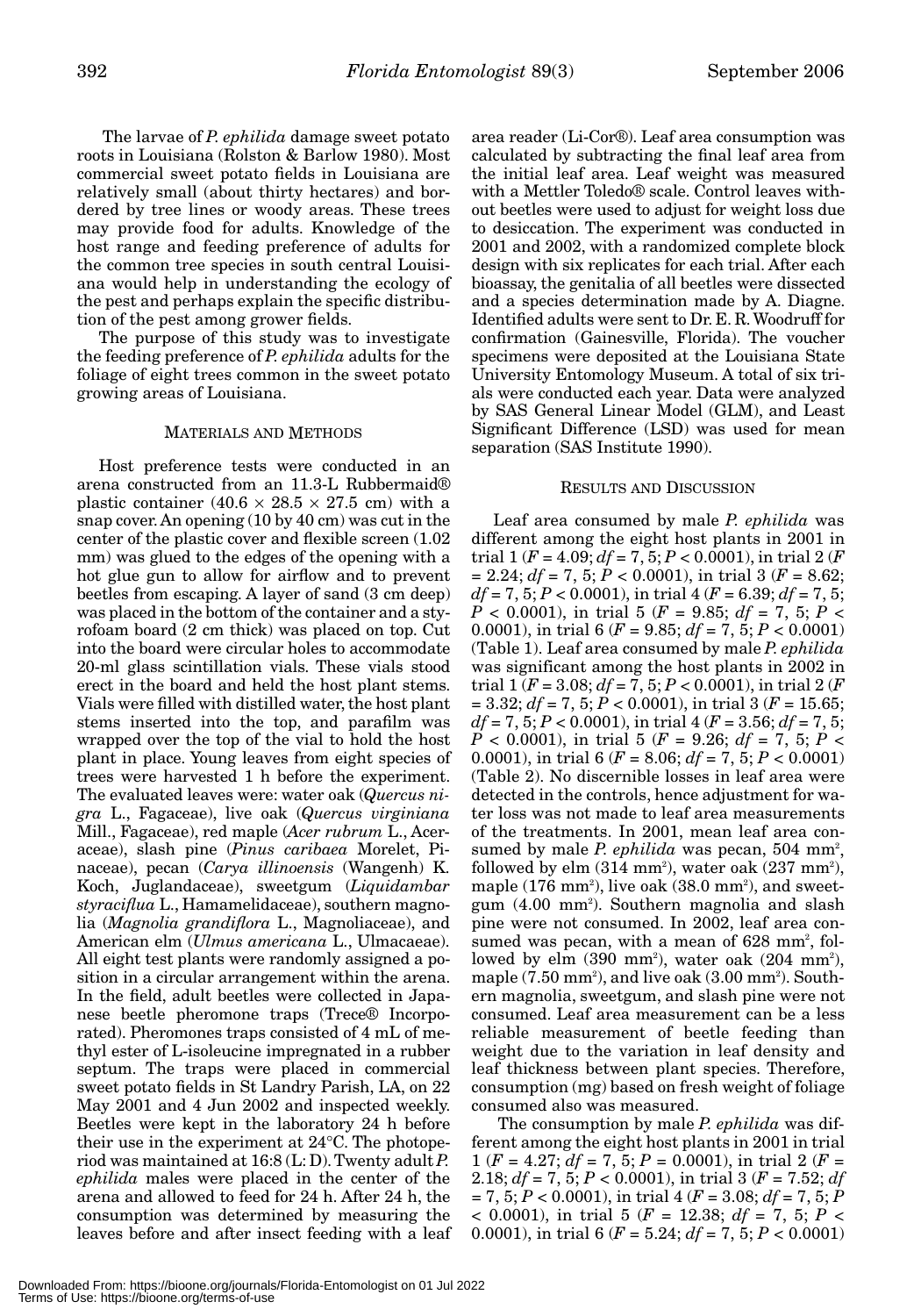| Host Plant        | Mean area $(mm^2)$ consumed/trial <sup>1</sup> |                  |                   |                |                  |                  |  |
|-------------------|------------------------------------------------|------------------|-------------------|----------------|------------------|------------------|--|
|                   |                                                | $\mathbf{2}$     | 3                 | 4              | 5                | 6                |  |
| Pecan             | 241 a                                          | 836 a            | 458 a             | 632 a          | 723 a            | 139 b            |  |
| Elm               | 137 a                                          | 78 b             | 170 <sub>bc</sub> | 473 ab         | 236 b            | 785 a            |  |
| Maple             | 140a                                           | 69 b             | $102 \text{ cd}$  | $203$ bc       | 0 <sub>c</sub>   | 543 a            |  |
| Live oak          | 0 <sub>b</sub>                                 | 0 <sub>b</sub>   | 8 cd              | 0 <sub>c</sub> | 0 <sub>c</sub>   | 225 <sub>b</sub> |  |
| Water oak         | 0 <sub>b</sub>                                 | 150 <sub>b</sub> | 329ab             | 345 b          | 53 <sub>bc</sub> | 550a             |  |
| Southern magnolia | 0 <sub>b</sub>                                 | 0 <sub>b</sub>   | 0 <sub>d</sub>    | 0 <sub>c</sub> | 0 <sub>c</sub>   | 0 <sub>c</sub>   |  |
| Sweetgum          | 0 <sub>b</sub>                                 | 28 <sub>b</sub>  | 0 <sub>d</sub>    | 0 <sub>c</sub> | 0 <sub>c</sub>   | 0 <sub>c</sub>   |  |
| Slash pine        | 0 <sub>b</sub>                                 | 0 <sub>b</sub>   | 0 <sub>d</sub>    | 0 <sub>c</sub> | 0 <sub>c</sub>   | 0 <sub>c</sub>   |  |

TABLE 1. LEAF AREA CONSUMED (MM2 ) BY MALE *PHYLLOPHAGA EPHILIDA* (SAY) FROM THE FOLIAGE OF EIGHT PLANT SPECIES IN A CHOICE TEST, 2001.

1 Means with the same letter are not significantly different based on LSD test, *P* = 0.05.

TABLE 2. LEAF AREA CONSUMED (MM2 ) BY MALE *PHYLLOPHAGA EPHILIDA* (SAY) FROM THE FOLIAGE OF EIGHT PLANT SPECIES IN A CHOICE TEST, 2002.

| Host Plant        | Mean area $(mm^2)$ consumed/trial <sup>1</sup> |                  |                 |                   |                |                 |  |
|-------------------|------------------------------------------------|------------------|-----------------|-------------------|----------------|-----------------|--|
|                   | 1                                              | $\mathbf{2}$     | 3               | 4                 | 5              | 6               |  |
| Pecan             | 220a                                           | 546 a            | 851 a           | 564 a             | 1152 a         | 439 a           |  |
| Elm               | 240a                                           | 364 ab           | 312 b           | 440ab             | 667 b          | 324a            |  |
| Maple             | 0 <sub>b</sub>                                 | 0 <sub>c</sub>   | 80c             | 151 <sub>bc</sub> | 217c           | 7 b             |  |
| Live oak          | 0 <sub>b</sub>                                 | 36 <sub>bc</sub> | 0 <sub>c</sub>  | 54 c              | 63 c           | 30 <sub>b</sub> |  |
| Water oak         | 7 b                                            | $272$ abc        | $143\ {\rm bc}$ | 448 ab            | 270c           | 85 b            |  |
| Southern magnolia | 0 <sub>b</sub>                                 | 0 <sub>c</sub>   | 0 <sub>c</sub>  | 0 <sub>c</sub>    | 0 <sub>c</sub> | 0 <sub>b</sub>  |  |
| Sweetgum          | 0 <sub>b</sub>                                 | 0 <sub>c</sub>   | 0 <sub>c</sub>  | 0 <sub>c</sub>    | 0 <sub>c</sub> | 0 <sub>b</sub>  |  |
| Slash pine        | 0 <sub>b</sub>                                 | 0 <sub>c</sub>   | 0 <sub>c</sub>  | 0 <sub>c</sub>    | 0 <sub>c</sub> | 0 <sub>b</sub>  |  |

1 Means with the same letter are not significantly different based on LSD test, *P* = 0.05.

(Table 3). The consumption by male *P. ephilida* also was significant among the host plants in 2002 in trial 1 (*F* = 3.09; *df* = 7, 5; *P* < 0.0001), in trial 2 ( $F = 3.56$ ;  $df = 7, 5$ ;  $P < 0.0001$ ), in trial 3 ( $F$ = 20.68; *df* = 7, 5; *P* < 0.0001), in trial 4 (*F* = 2.87;  $df = 7, 5; P < 0.0001$ , in trial  $5 (F = 7.84; df = 7, 5;$ *P* < 0.0001), in trial 6 (*F* = 7.31; *df* = 7, 5; *P* < 0.0001) (Table 4). No discernible losses in weight were detected in the controls, hence adjustments were not made to the leaf weight measurements. In 2001, mean leaf consumed (mg) was pecan (8.400 mg), water oak (3.700 mg), maple (3.500 mg), live oak (1.300 mg), elm (0.300 mg), and sweetgum (0.06 mg). Southern magnolia and slash pine were not consumed at all. In 2002, mean weight consumed was pecan (10.00 g), elm (4.200 mg), water oak (3.200 mg), maple (1.500 mg), and live oak (1.000 mg). Southern magnolia, sweetgum, and slash pine were not consumed. Within the range of host plants evaluated, *P. ephilida* showed a preference for the foliage of pecan, elm, water oak, and maple. Southern magnolia and slash pine were avoided completely, while sweetgum was barely eaten.

Measurements of leaf area and leaf weight consumed revealed a similar ranking of host plant preference. These results suggest that adult *P. ephilida* will feed on plant species in at least four plant families (Juglandaceae, Ulmaceae, Fagaceae, and Aceraceae) indicating a polyphagous feeding habit. Several reports were made based on observations of adult *Phyllophaga* feeding on leaves of trees (Travis 1939; Sweetman 1931). *Phyllophaga hirticula*, *P. tristis*, and *P. fraterna* were reported feeding on hickory and oak (Davis 1916). Sweetman (1931) reported that *P. implicata*, *P. fusca,* and *P. drakei* selectively feed on woody plants. *Phyllophaga implicata* adults were reported to feed on the foliage of elm, ash, poplar, and willow (Lago et al. 1979; McLeod 1986). Adult *Phyllophaga,* not identified to species, have been observed feeding on walnut, persimmon, birch, elm, poplar, hickory, and oak foliage (Potter 1998). Travis (1939) reported that *P. lanceolata* adults were recorded in Iowa feeding on close to thirty host plants, among them corn, soybean, and potato. Sweetman (1931) reported that *P. anxia* feeds on a broad range of herbaceous plants.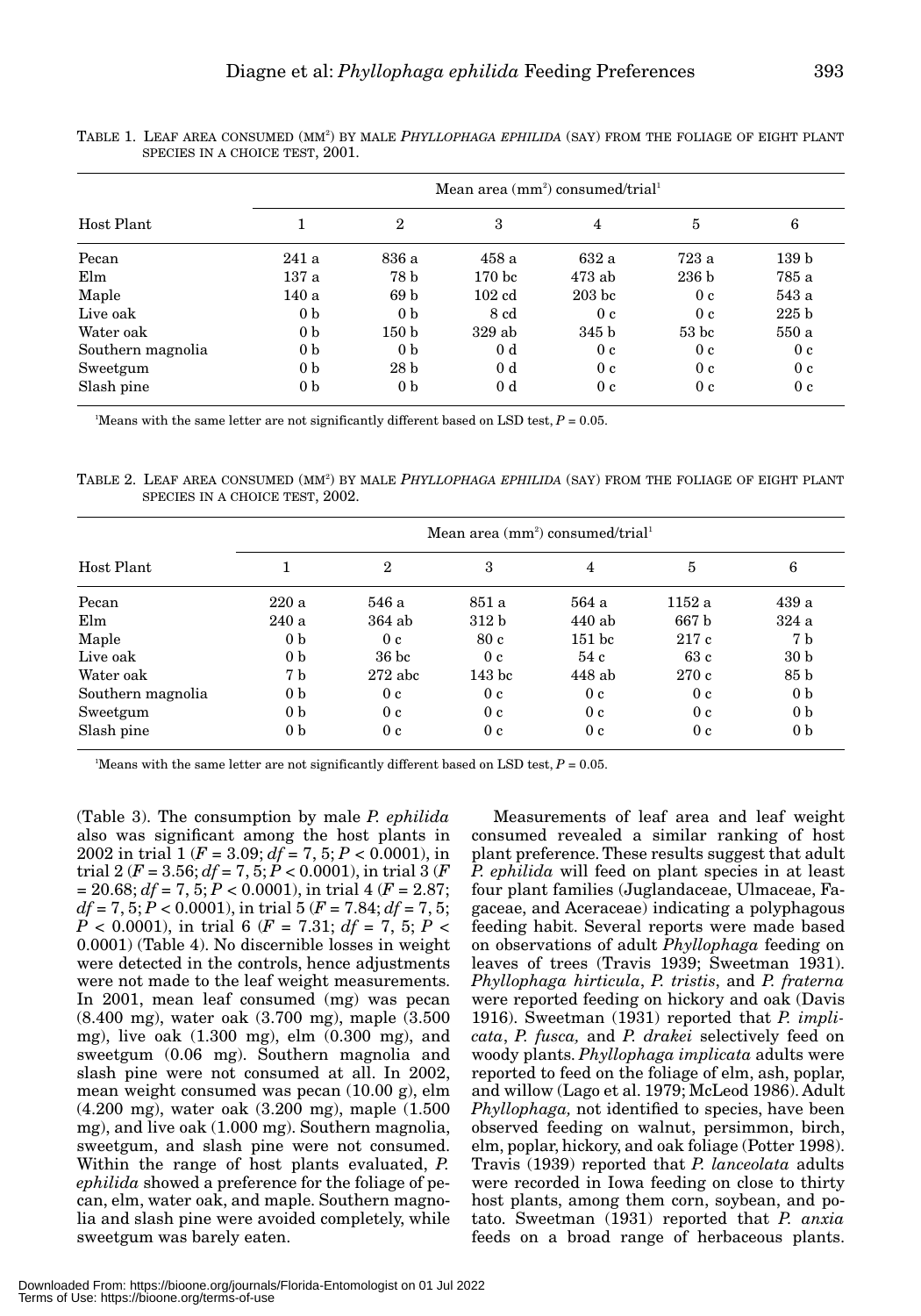| Host Plant        | Mean weight $(mg)$ consumed/trial <sup>1</sup> |                  |                  |                  |                  |                   |  |  |
|-------------------|------------------------------------------------|------------------|------------------|------------------|------------------|-------------------|--|--|
|                   | 1                                              | $\overline{2}$   | 3                | 4                | 5                | 6                 |  |  |
| Pecan             | 4.0a                                           | 14.0 a           | 7.6 a            | 10.5a            | 12.0a            | 2.3 <sub>bc</sub> |  |  |
| Elm               | 1.4 <sub>bc</sub>                              | 0.8 <sub>b</sub> | 1.8 <sub>b</sub> | 5.1 <sub>b</sub> | 2.5 <sub>b</sub> | 8.5 a             |  |  |
| Maple             | 2.8ab                                          | 1.4 <sub>b</sub> | 2.1 <sub>b</sub> | 4.1 <sub>b</sub> | 0 <sub>b</sub>   | 11.1 a            |  |  |
| Live oak          | 0 c                                            | 0 <sub>b</sub>   | 0.2 <sub>b</sub> | 0 <sub>c</sub>   | 0 <sub>b</sub>   | $7.5$ ab          |  |  |
| Water oak         | 0 c                                            | 2.3 <sub>b</sub> | 5.2a             | 5.4 <sub>b</sub> | 0.8 <sub>b</sub> | 9.7a              |  |  |
| Southern magnolia | 0 <sub>c</sub>                                 | 0 <sub>b</sub>   | 0 <sub>b</sub>   | 0 <sub>c</sub>   | 0 <sub>b</sub>   | 0 <sub>c</sub>    |  |  |
| Sweetgum          | 0 c                                            | 0.4 <sub>b</sub> | 0 <sub>b</sub>   | 0 <sub>c</sub>   | 0 <sub>b</sub>   | 0 <sub>c</sub>    |  |  |
| Slash pine        | 0 <sub>c</sub>                                 | 0 <sub>b</sub>   | 0 <sub>b</sub>   | 0 <sub>c</sub>   | 0 <sub>b</sub>   | 0 <sub>c</sub>    |  |  |

TABLE 3. CONSUMPTION (MG) BY MALE *PHYLLOPHAGA EPHILIDA* (SAY) FROM THE FOLIAGE OF EIGHT PLANT SPECIES IN A CHOICE TEST, 2001.

1 Means with the same letter are not significantly different based on LSD test, *P* = 0.05.

TABLE 4. CONSUMPTION (MG) BY MALE *PHYLLOPHAGA EPHILIDA* (SAY) FROM THE FOLIAGE OF EIGHT PLANT SPECIES IN A CHOICE TEST, 2002.

| Host Plant        | Mean weight $(mg)$ consumed/trial <sup>1</sup> |                  |                   |                   |                   |                   |  |
|-------------------|------------------------------------------------|------------------|-------------------|-------------------|-------------------|-------------------|--|
|                   |                                                | $\mathbf{2}$     | 3                 | 4                 | 5                 | 6                 |  |
| Pecan             | 3.5a                                           | 8.7 a            | 13.6a             | 9.0a              | 18.4a             | 7.0a              |  |
| Elm               | 2.6a                                           | 3.9 <sub>b</sub> | 3.4 <sub>b</sub>  | $4.7$ abc         | 7.2 <sub>b</sub>  | 3.5 <sub>b</sub>  |  |
| Maple             | 0 <sub>b</sub>                                 | 0 <sub>b</sub>   | 1.6 <sub>bc</sub> | 3.1 <sub>bc</sub> | $4.4 \text{ bc}$  | 0.1c              |  |
| Live oak          | 0 <sub>b</sub>                                 | 1.2 <sub>b</sub> | 0 <sub>c</sub>    | 1.8 <sub>bc</sub> | 2.2 <sub>bc</sub> | 0.9 <sub>bc</sub> |  |
| Water oak         | 0.1 <sub>b</sub>                               | $4.3$ ab         | 2.2 <sub>bc</sub> | $7.1$ ab          | 4.2 <sub>bc</sub> | 1.3 <sub>bc</sub> |  |
| Southern magnolia | 0 <sub>b</sub>                                 | 0 <sub>b</sub>   | 0 <sub>c</sub>    | 0 <sub>c</sub>    | 0 <sub>c</sub>    | 0 <sub>c</sub>    |  |
| Sweetgum          | 0 <sub>b</sub>                                 | 0 <sub>b</sub>   | 0 <sub>c</sub>    | 0 <sub>c</sub>    | 0 <sub>c</sub>    | 0 c               |  |
| Slash pine        | 0 <sub>b</sub>                                 | 0 <sub>b</sub>   | 0 <sub>c</sub>    | 0 <sub>c</sub>    | 0 <sub>c</sub>    | 0 c               |  |

1 Means with the same letter are not significantly different based on LSD test, *P* = 0.05.

There is no observation that *P. ephilida* feeds on the foliage of host plants other than woody plants.

The underlying determinant of the host range of *P. ephilida* is likely to be the presence of phytochemicals and/or volatile compounds acting as an attractant or phagostimulant to the beetle. Sweetman (1931) suggested that the odor of plants can influence the direction of flight in some species of *Phyllophaga. Phyllophaga implicita* is attracted to willow twigs, particularly when its foliage has been bruised (Sweetman 1931). The chemical ecology of *P. ephilida* has not been studied. Insects feeding on plants may induce the production of toxins and digestability reducers (Dicke 1999). Constitutive secondary plant chemicals have similar effects on several herbivore species, with only specialist species able to overcome the negative effects of the chemicals. It is probable that secondary compounds are present in the host plants evaluated in this study, and their presence could contribute to the preferences shown by *P. ephilida.* The phenological stage of the host plant is accompanied by changes in the quality or quantity of secondary compounds, water, and oil content, and can affect the feeding be-

havior of insects. In our study, only the new growth leaves were used so as to keep their age relatively constant.

*Phyllophaga ephilida* exhibited preference for pecan, oak, and elm. These species commonly are found in tree lines along the edges of commercial sweet potato fields in Louisiana. Their proximity to sweet potato production areas helps explain the abundance of both adult *P. ephilida* that are captured in blacklight traps and pheromone traps, and the presence of damaging populations of larvae in the fields. The feeding sites also are mating sites for the beetles. Therefore, a feeding site can be a good choice for the placement of pheromones for mating disruption of beetle around sweet potato fields. The determination of the nutritional components of the preferred host plants can provide a foundation for a specific diet that will allow further biological studies on *P. ephilida.*

#### ACKNOWLEDGMENT

We thank E. R. Woodruff for the confirmation of the identification of this species and E. Webster, M. Baur, and B. Castro for reviewing this manuscript.